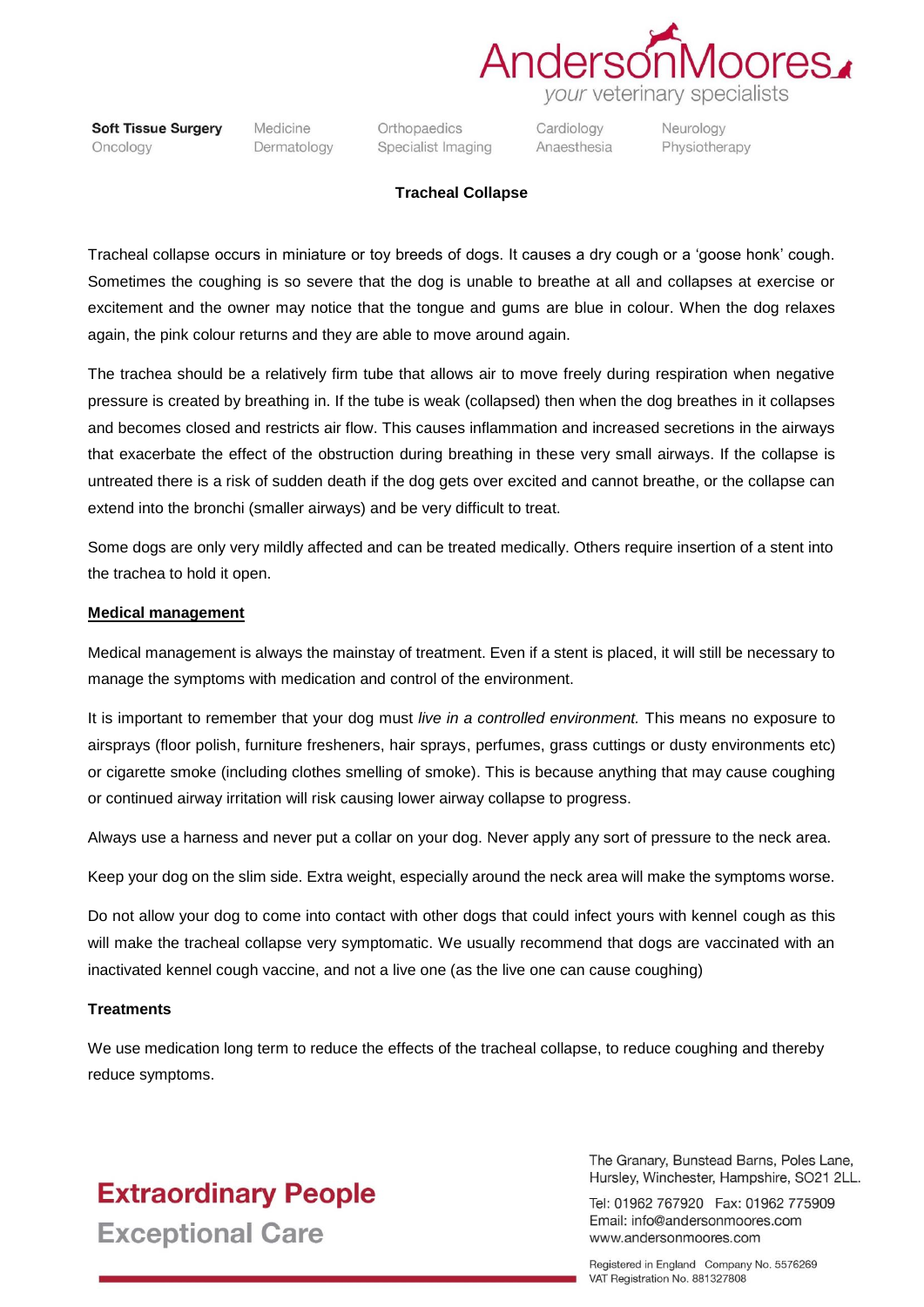Diphenoxylate\*\*: your dog should remain on this medication *for* life. This reduces the secretions and dilates the airways. It will reduce the risks of coughing and deterioration of symptoms, or collapse.

Cough suppressants (butorphanol or codeine\*\*) – these drugs are used to prevent coughing and a flare up of airway disease.

Fluticazone inhaler\*\*: We often use inhaled steroids to reduce inflammation associated with the stent and to reduce side effects of steroids taken by mouth.

Steroid tablets (prednisolone): steroids are sometimes used to reduce inflammation when there is a flare up.

Antibiotics – may be used to treat occasional airway infections.

#### **Check ups**

Patients should be re-examined regularly for repeat prescriptions of the medication and to check body weight and exercise tolerance. We also listen to the chest carefully to check for wheezing or 'snapping' of the airways.

#### **Management options**

If medical management is not very successful and the coughing is persistent and the dog is unable to exercise normally, we can discuss placement of an endotracheal stent. This is placed inside the trachea and springs open to hold the airway open. It is not a simple procedure however, and complications can occur, so we only use this technique if medical management alone has been unsuccessful. Once the stent is placed, we still need to suppress coughing and inflammation long term with oral medication. We will also need to check the stent at regular intervals in the first 1-2 years after placement.

Anderson Moores Veterinary Specialists 2018

\*\* These drugs are not licensed for use in the dog and you should discuss this with your veterinary surgeon

# **Extraordinary People**

**Exceptional Care** 

The Granary. Bunstead Barns. Poles Lane. Hursley, Winchester, Hampshire, SO21 2LL.

Tel: 01962 767920 Fax: 01962 775909 Email: info@andersonmoores.com www.andersonmoores.com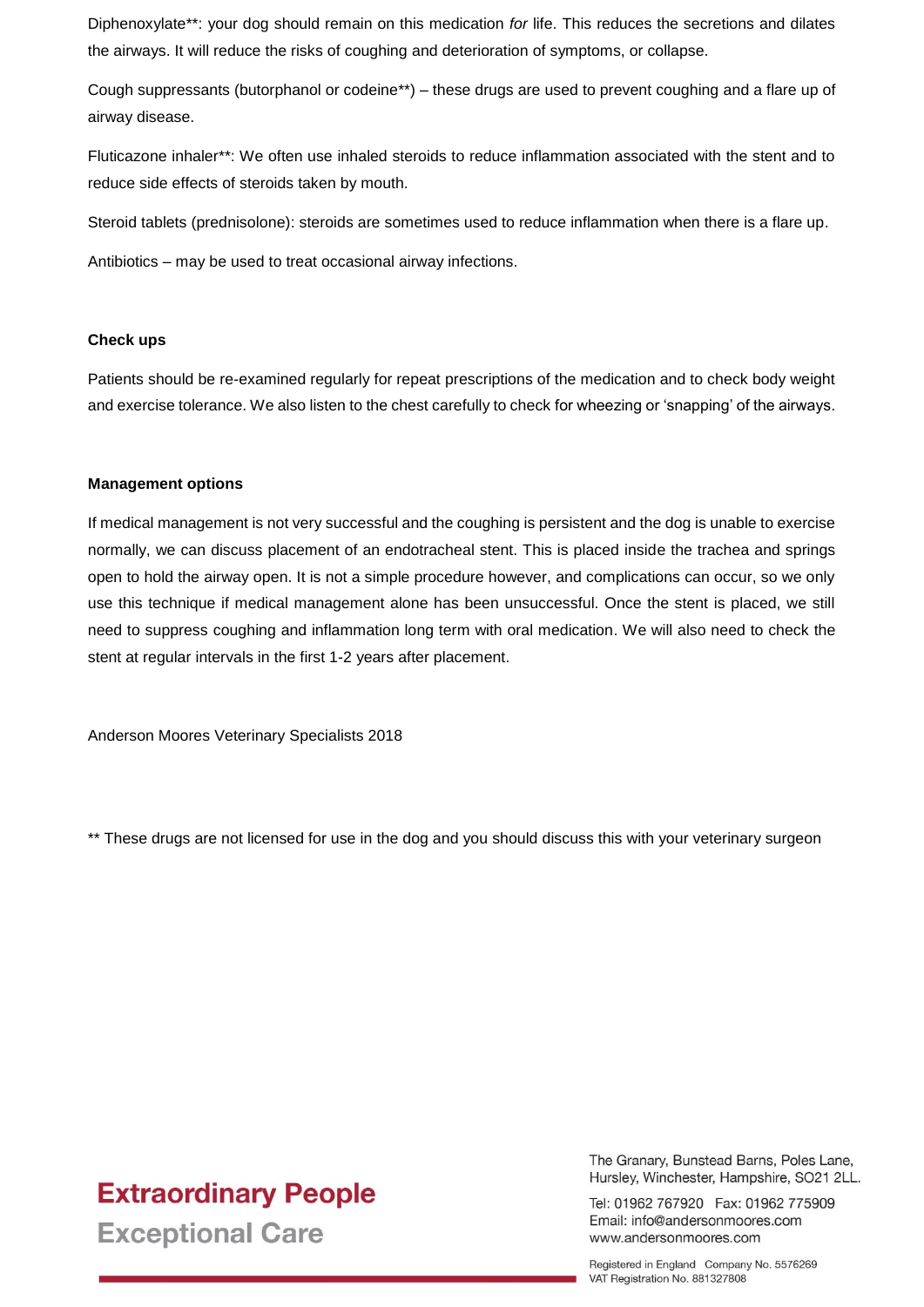

Image showing the preparation for stent placement. The narrowed trachea is visible in the chest



## **Extraordinary People**

**Exceptional Care** 

The Granary, Bunstead Barns, Poles Lane, Hursley, Winchester, Hampshire, SO21 2LL.

Tel: 01962 767920 Fax: 01962 775909 Email: info@andersonmoores.com www.andersonmoores.com